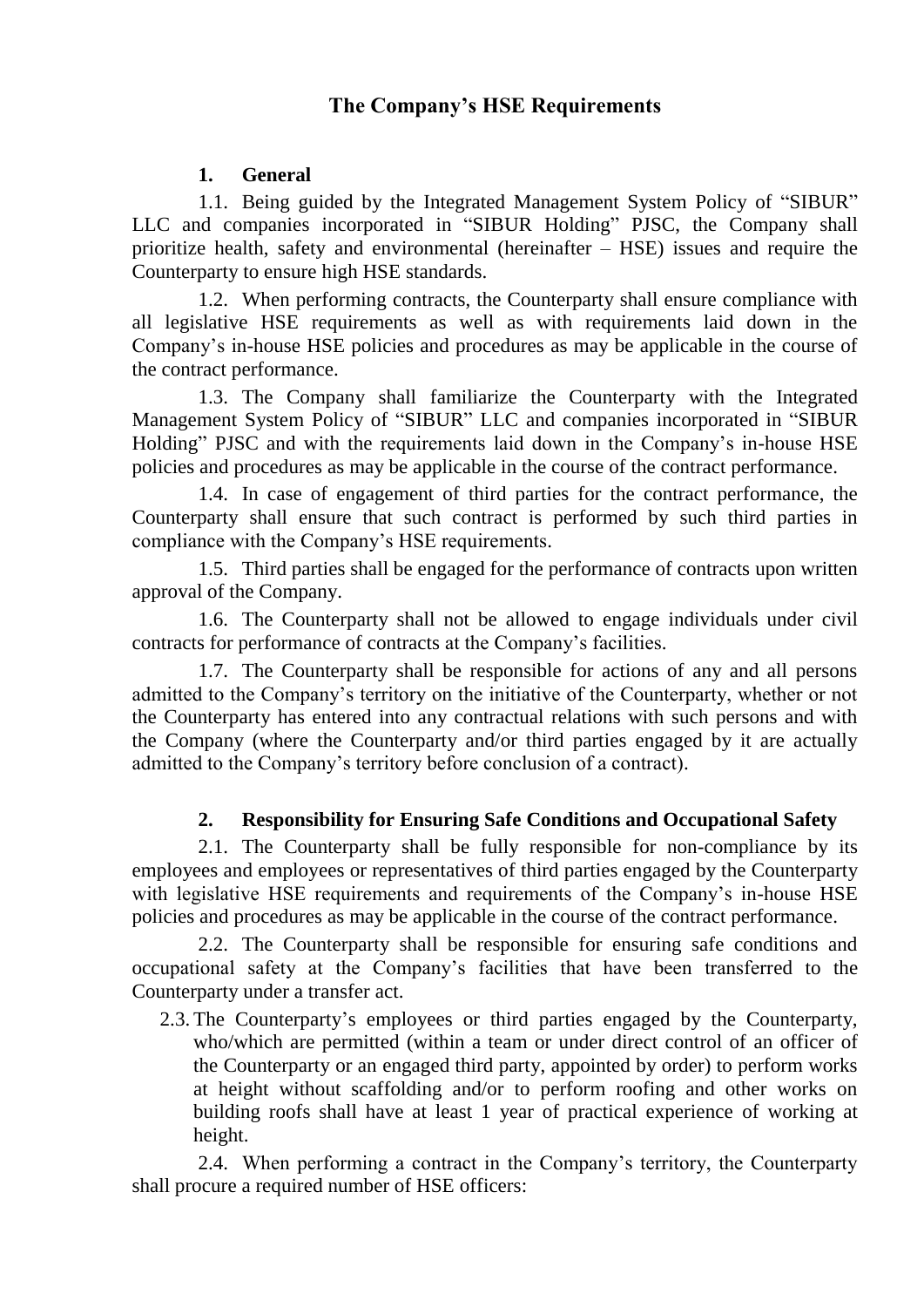- if the staff size is below or equal to 50, the duties of the HSE officer may be assigned to the Counterparty's representative in charge of managing operations on the Company's site;
- if the staff size is from 51 to 100, it shall be required to procure at least one HSE officer (not holding any other concurrent positions);
- $\overline{\phantom{a}}$  if the staff size is above 100, the number of HSE officers shall depend on the number of workers and the working conditions, subject to the Inter-Industry Standards of the Number of Occupational Health & Safety Officers in Organizations.

2.5. If more than 30 units of automotive equipment (including third parties) are used for the contract performance, the Counterparty shall have an appointed traffic safety officer (not holding any other concurrent positions).

2.6. If more than 50 units of automotive equipment are used, the Counterparty shall have a Traffic Safety Service comprising minimum 2 officers supplied with a specially equipped vehicle (with yellow or orange flashing beacons, a radio station and a "Road Traffic Safety" sign).

2.7. Information about HSE/traffic safety officers appointed by the Counterparty to be in charge of monitoring employee compliance with HSE/traffic safety requirements in the course of the contract performance shall be communicated to the Company prior to commencement of the contract performance.

2.8. The Company shall have the right to conduct inspections and audits of contractors and of works being performed, production facilities and utility spaces, as well as the Counterparty's employees and documents for compliance with the HSE requirements, including assessment of the knowledge of the Counterparty's employees by the Company's commission.

## **3. Key Safety Rules**

3.1. Uniform key safety rules (hereinafter – KSR) shall be established and applicable in the Company's territory and facilities. It shall be explicitly prohibited to violate such rules and violation of such rules shall entail imposition of disciplinary penalties.

3.2. Before commencing the contract performance, the Counterparty shall make all employees and third parties engaged for such performance aware of KSR.

3.3. All employees and third parties engaged by the Counterparty for the contract performance shall abide by KSR, according to which the following shall be PROHIBITED in the Company's territory:

- 1) Concealing information about accidents, fire, incidents, occupational injuries, high-potential events.
- 2) Performing hazardous works without a permit and failure to abide by the requirements set by the said permit.
- 3) Deactivation or failure to keep integrity of interlocks, emergency shutdown and safety devices on operating equipment without a corresponding written permit.
- 4) Staying in the Company's territory under the influence of alcohol, drugs or other toxic substances.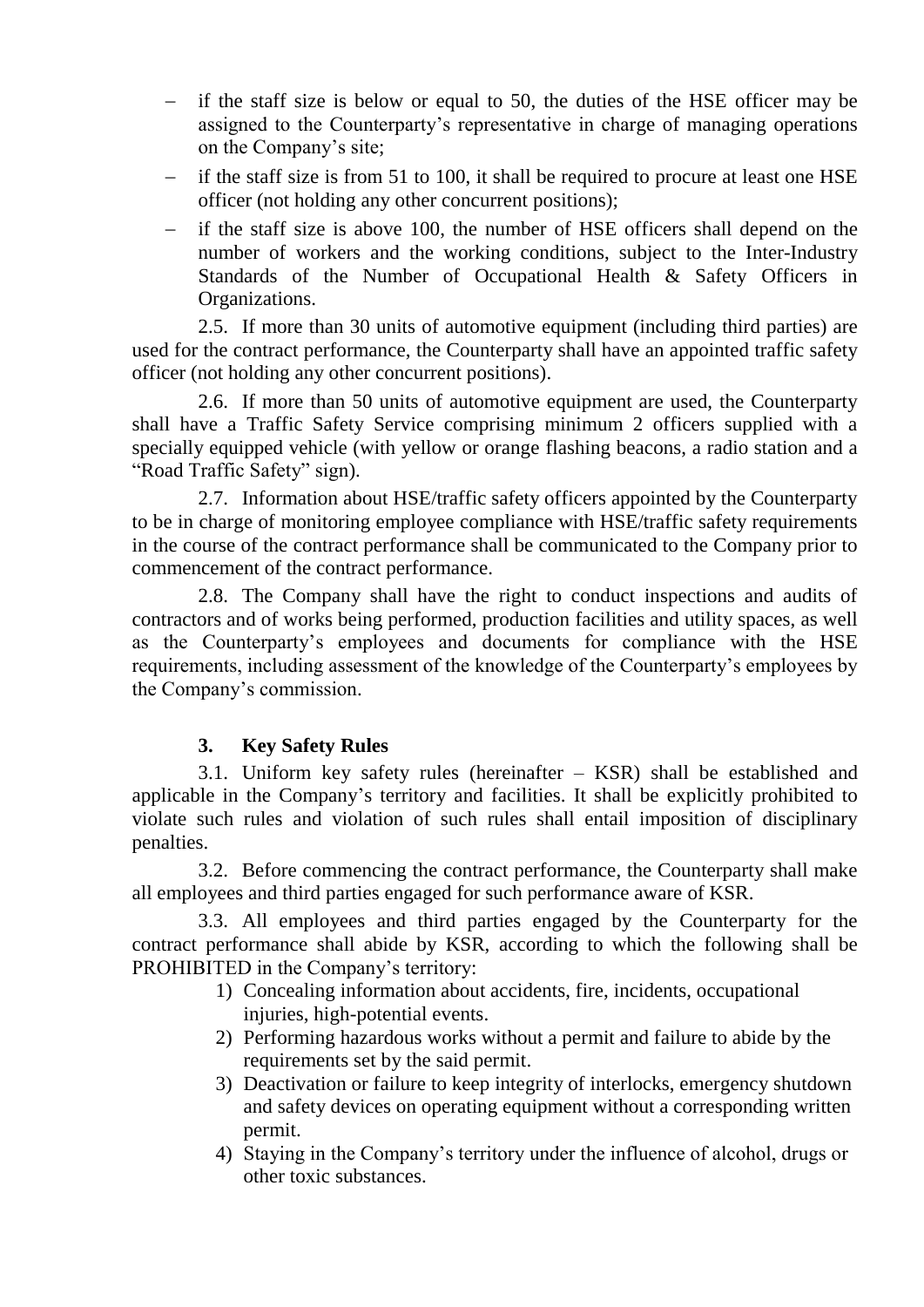5) Smoking in the Company's territory outside specially designated areas, or using open fire without a special permit.

3.4. Breach of KSR shall be deemed as gross violation of the workplace discipline. In all cases without exception, for violation of any KSR the violator shall be immediately suspended from the contract performance and shall be subject to disciplinary penalties, including dismissal.

### **4. HSE Training and Certification of Staff**

4.1. The Counterparty shall be responsible for the training of employees and other persons involved in the contract performance in safe operating methods and procedures and provision of first aid, for HSE briefings, practical training in the workplace, and assessment of HSE knowledge;

4.2. All executives, specialists and employees, including other persons involved by the Counterparty in the contract performance, shall have documents certifying their HSE training and certification/knowledge assessment, according to the works/services performed/provided. Copies of such documents shall be furnished to the Company.

4.3. Before commencement of the contract performance, all employees and other persons involved by the Counterparty in the contract performance shall:

- go through an induction briefing in the Company's HSE Service, study the Integrated Management System Policy of "SIBUR" LLC and the companies incorporated in "SIBUR Holding" PJSC and KSR;
- study the requirements of the Company's in-house HSE policies and procedures as may be applicable in the course of performance of the Company's contract;
- go through the initial briefing in the Company's unit (if works are performed in the territory of production units).

#### **5. Personal Protective Equipment**

5.1. The Counterparty shall see to it that all employees and other persons involved by the Counterparty in the contract performance are provided with personal protective equipment according to the occupational risks and/or hazards inherent in works/services performed/provided.

5.2. In the territory of the Company's production sites all employees and other persons involved by the Counterparty in the contract performance shall be provided with the following PPE, regardless of the type of activity and job title:

- special clothing with the company logo;
- special footwear;
- safety helmets;
- goggles;
- safety gloves;
- other PPE as may be necessary for protection against occupational risks and/or hazards inherent in the production units where works/services are performed/provided.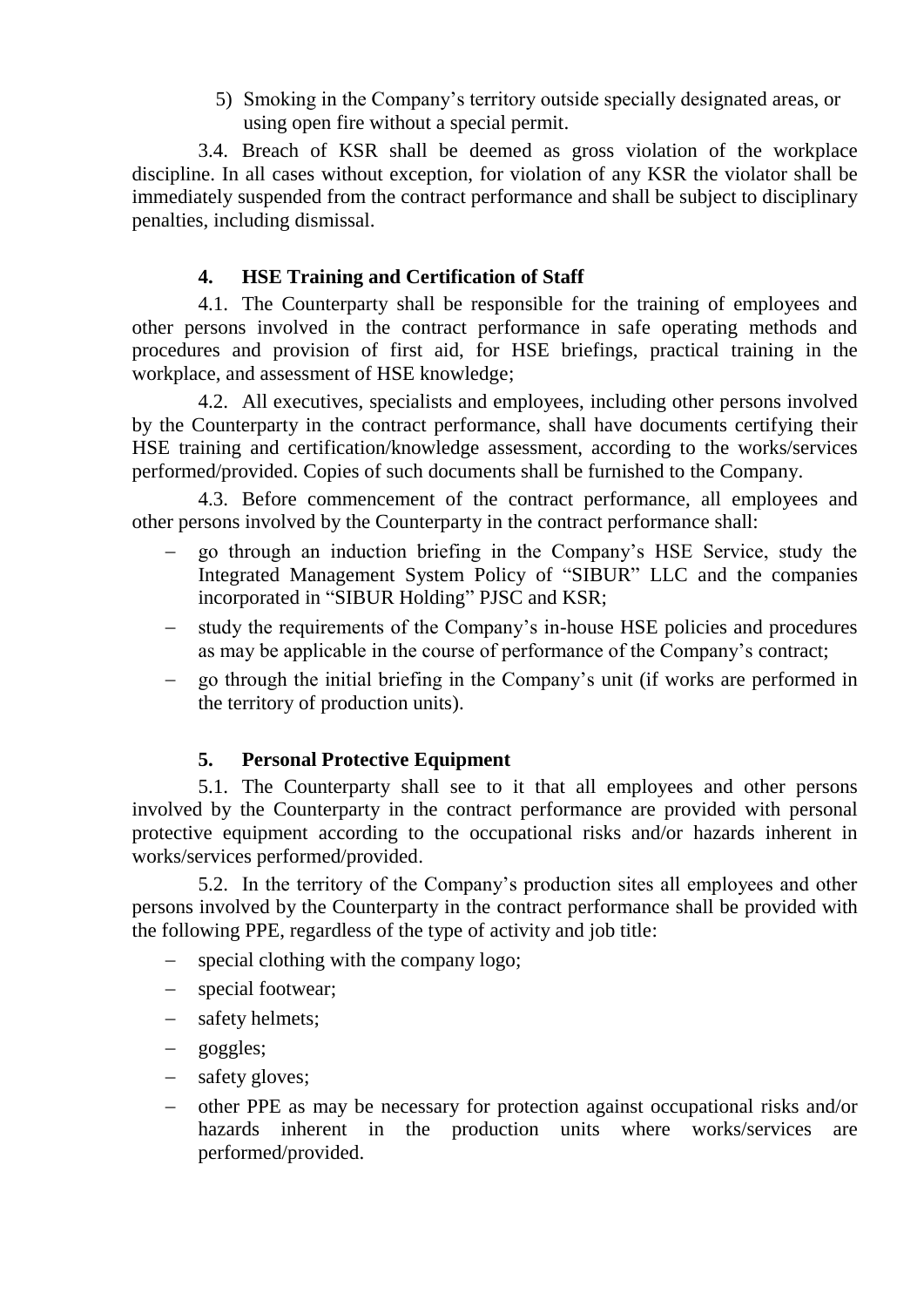### **6. Workplace Discipline Observance**

6.1. The Counterparty shall see to it that all employees and other persons involved in the performance of contracts comply with conduct rules, prohibitions and requirements laid down by the Russian Labour Code and the Company's in-house policies and procedures.

6.2. For the purpose of excluding risks of accidents due to the performance of a contract under the influence of alcohol, drugs or other toxic substances, the Counterparty shall:

- before a working shift starts and workers are permitted to perform works, check the condition of workers and persons involved by the Counterparty for signs of alcohol, drug or other intoxication;
- not admit workers and third parties involved by the Counterparty to works where such workers/third parties are under the influence of alcohol, drugs or other toxic substances;
- prevent carrying of substances (including medicines) causing alcohol, drug or other intoxication to the Company's territory.

6.3. For the purpose of ensuring safe stay in the Company's territory, the Counterparty shall see to it that all employees and other persons involved in the contract performance comply with the appearance requirements. It shall be prohibited to stay in the Company's territory:

- in shorts, breeches, three-quarter pants, leggings, tight-fitting trousers;
- in T-shirts/tops:
- wearing open toe and/or open heel shoes.

6.4. In buildings, structures and in the territory of the Company, the Counterparty shall exclude any launch and use by its employees and third parties engaged by the Counterparty of any game applications and programs in any mobile electronic devices, including those using augmented reality technologies or geolocation services (Pokemon Go, etc.).

6.5. The Counterparty shall not allow its employees and third parties engaged by the Counterparty to smoke electronic cigarettes outside designated smoking areas.

6.6. The Counterparty shall ensure proper conduct of its employees and third parties engaged by the Counterparty, and not allow any threats, offences and other forms of aggression towards the Company's employees and officers in charge of monitoring the compliance with the Company's HSE requirements.

6.7. The Company may send away without allowing any further admittance to its territory of an employee of the Counterparty or a third party engaged by the Counterparty if such employee breaches the prohibitions and requirements effective in the Company's territory, including his or her immediate superior officer who is in charge of monitoring (or ought to have been in charge of monitoring) activities of the employee who has breached the said prohibitions and requirements.

6.8. In case of dismissal of an employee or a third party engaged by the Counterparty for the contract performance, the Counterparty shall take away such employee's/third party's pass to the Company's territory and notify without delay the Company's Economic Security Service and HSE Service.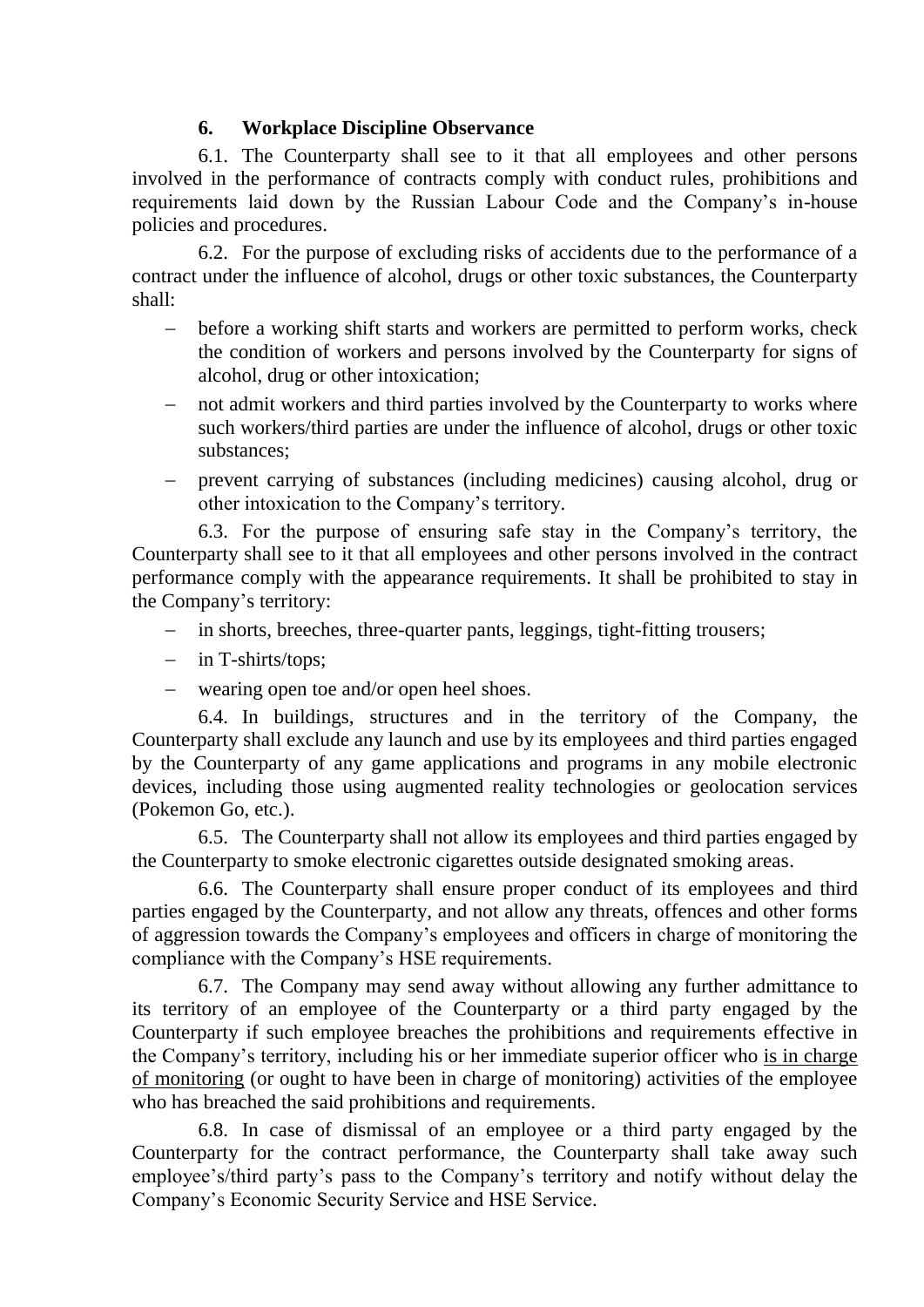### **7. Requirements to Equipment, Materials, Workplaces and Waste Management**

7.1. The Counterparty shall ensure that machinery, tools, fixtures and other equipment used in the contract performance are in good condition.

7.2. Arrangement of equipment at the contract performance site shall be agreed with the Company's representative in advance.

7.3. The Counterparty shall provide the Company with hygiene certificates for the materials in use, before such materials are used in the Company's territory.

7.4. Contract performance sites, roads and passages to them shall be kept by the Counterparty clean and in order, cleared of waste and of piled materials and structures.

7.5. At contract performance sites the Counterparty shall prevent and protect people from exposure to the occupational risks and hazards in connection with the contract performance (exposure to hazardous substances, falls as a result of slips/trips, falls from height, falling objects, electric shocks, etc.), and install, if and where necessary, fencing, safety signs and lighting.

7.6. Before commencing the contract performance, the Counterparty shall determine and agree with the Company upon the rules of managing waste resulting from the Counterparty's activity. Unauthorized accumulation of waste in the Company's territory shall be prohibited.

7.7. Upon discharge of contractual obligations, the Counterparty shall dismount temporary structures and clean the contract performance site.

#### **8. Accidents/Incidents**

8.1. Accidents with employees of the Counterparty or a third party engaged by the Counterparty shall be investigated by the Counterparty with participation of the Company's representatives in such investigation.

8.2. The Counterparty and third parties engaged by it for the contract performance shall report accidents with their employees to public supervisory authorities according to the procedure established by the law.

8.3. Accidents and incidents that occur with equipment in the course of the contract performance but do not cause any harm to employee life and health or damage to the Company's property shall be investigated and registered by the Counterparty without mandatory participation of the Company's representatives.

8.4. The Company shall have the right to conduct its own investigation of an accident/incident and request explanations from the Counterparty.

8.5. In case of environmental damage by the Counterparty or third parties engaged by it, the Counterparty shall compensate the Company for all costs as may have been incurred by it on the elimination of such damage, compensation of environmental damage, including fines paid under claims / orders of public supervisory and control authorities.

## **9. Reporting Requirements**

9.1. The Counterparty shall report to the Company results of the inspections conducted by public inspection authorities in order to check the compliance by the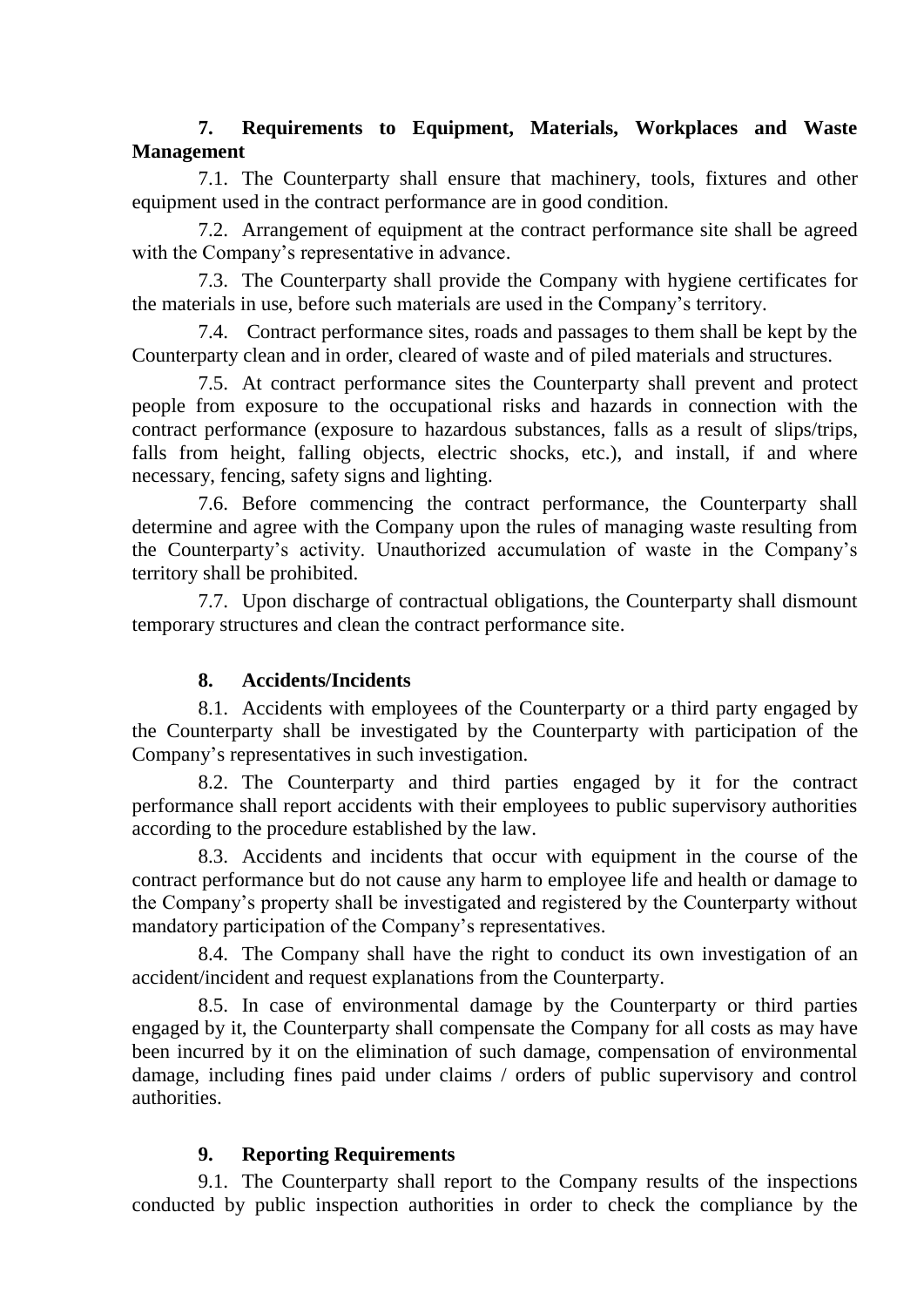Counterparty and third parties engaged by it for the contract performance with HSE legislative requirements, as well as detected violations, suspension of activities or cancellation of a license or other authorization documents as may be required for engagement in its activities.

9.2. The Counterparty shall provide the Company with a monthly report on HSE performance for the previous month. The report shall be provided before the fifth  $(5<sup>th</sup>)$ day of the month following the reporting one. If such day falls on a weekend or a public holiday, the term for the submission of the report shall be extended for the relevant number of days

Unless otherwise agreed between the Parties, the report shall incorporate:

- information about the status/progress of activities as may have been agreed with the Company for the elimination of detected HSE violations;

- information about HSE accidents/incidents as may have occurred with the Counterparty or third parties engaged by it in the course of the contract performance (accidents with equipment, occupational injuries, incidents relating to environmental damage, road traffic accidents, any other events required to be reported to competent public authorities);

- information about the total man-hours worked by employees of the Counterparty and third parties engaged by it for the contract performance at the Company's facilities during the contract performance.

#### **10. Documenting the Counterparty's Breach of HSE Requirements**

10.1. In case of detected violations of the Company's HSE requirements, a violation report shall be made as per the template used in the Company. Two copies of the violation report shall be signed by the Company's representatives or by the officer who has detected violation and by the Counterparty's representatives, or, if the Counterparty's representative refuses to sign the report, it shall be unilaterally signed by the Company's representative or by the officer who has detected violation and shall be deemed as the basis for payment of fines by the Counterparty; amounts of such fines shall be contractually stipulated and shall vary depending on the type of violation. On the basis of the violation report, the Company shall notify the Counterparty in writing that it is to transfer the fine amount to the Company's settlement account. Before settlements are effected with the Counterparty, the Counterparty shall furnish to the Company a copy of the payment order with the bank's stamp confirming transfer of the fine amount. If such copy of the payment order fails to be furnished, the total sum payable to the Counterparty shall be reduced by the fine amount.

#### **11. Documenting the Counterparty's Breach of KSR "Staying in the Company's Territory under the Influence of Alcohol, Drugs or Other Toxic Substances"**

11.1. If an employee of the Counterparty or a third party is suspected to be in the Company's territory under the influence of alcohol, drugs or other toxic substances, to have carried to or to be keeping in the Company's territory substances causing alcohol, drug or other intoxication, in order to document the aforesaid the officer who suspects the foregoing/the Company shall have the right: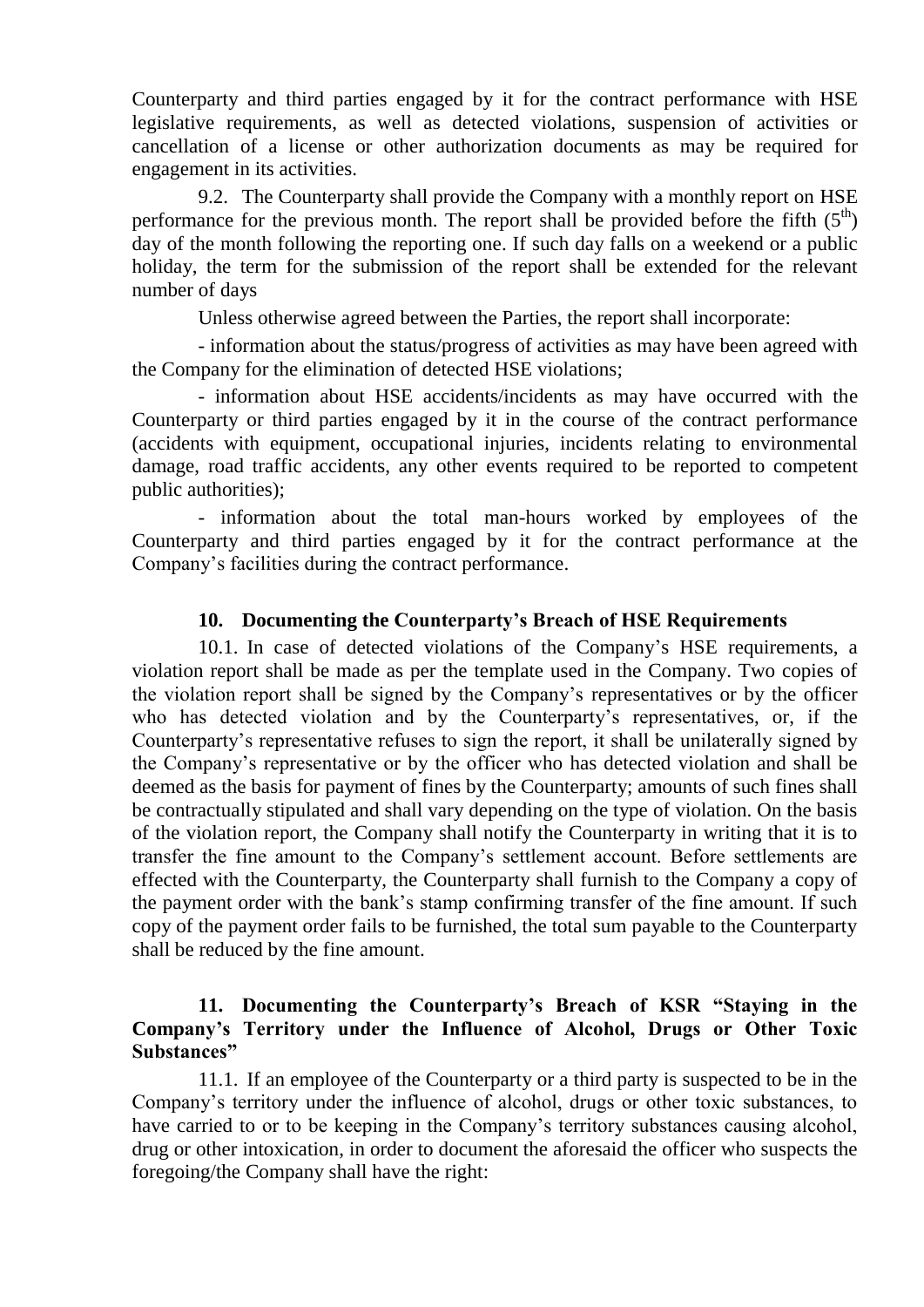- not to admit such employee of the Counterparty or a third party to the Company's territory;

- to take away the ID pass from the Counterparty's or a third party's employee, who has been detected to commit violation;

- to call in an authorized person of the Counterparty and/or a third party and the officer in charge of works on the part of the Company for drafting of the violation report as per the template used in the Company;

- to draw up the Violation Report as per the template used in the Company, by attaching written explanations of the employee of the Counterparty or a third party. If the employee refuses to give explanations, such refusal shall be recorded in the report. If the authorized representative of the Counterparty and/or a third party fails to appear for signing the report within an hour after the Counterparty and/or a third party is notified of the drafting of the report with respect to its employee, the officer who has detected violation shall unilaterally draw up the report in the presence of two persons. In such case, though not signed by the Counterparty and/or a third party, the report shall be deemed as valid. If the employee of the Counterparty or a third party refuses to undergo a medical examination for alcohol intoxication and/or fails to present a medical certificate confirming absence of alcohol intoxication, issued no later than 2 hours from the drafting of the Report, the said Report shall be the basis for payment of contractual penalties by the Counterparty. The certificate confirming absence of alcohol intoxication shall be furnished to the Company's HSE Service no later than one business day from the medical examination;

- to suggest that the employee of the Counterparty and/or a third party undergo a medical examination for alcohol intoxication. If the examination is made at the expense of the Company, the Counterparty shall compensate the Company for the expenses on such examination if the examination proves alcohol intoxication. If the employee of the Counterparty and/or a third party, with respect to whom the Violation Report has been drawn up as per the template used in the Company, refuses to undergo a medical examination for alcohol intoxication, the Counterparty shall arrange a medical examination of the employee of the Counterparty and/or a third party in the municipal drug abuse clinic within two hours from the drafting of the Report.

11.2. The Company shall have the right to deny an employee of the Counterparty and/or a third party, with respect to whom a violation report has been made as per Item 11.1 according to the template used in the Company, access to the Company's territory for performing works under any contract with the Counterparty. The Company's exercise of the said right shall not release the Counterparty of its duty to properly discharge its obligations under concluded contracts within the time agreed by the Parties.

#### **12. The Counterparty's Obligations Related to Medical and Compulsory Psychiatric Examinations of its Employees**

12.1. The Counterparty shall arrange medical examinations of its employees (according to their jobs and occupations) in accordance with the applicable Russian laws, where possible, in health care institutions recommended by the Company.

12.2. The Counterparty shall arrange compulsory psychiatric examinations of its employees who perform certain types of works, in particular, relating to major hazards